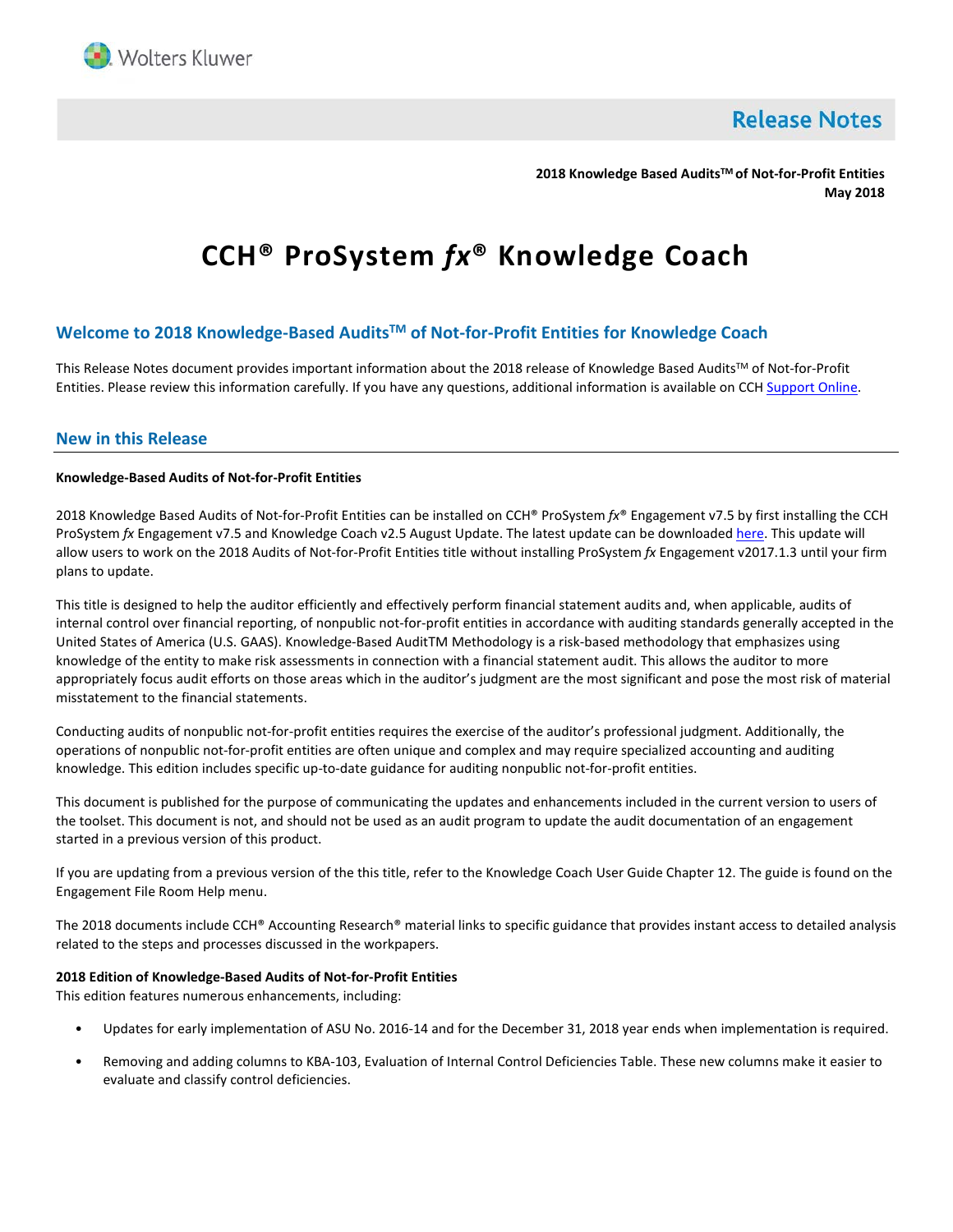- Adding table, "Communication of Internal Control Deficiencies" in KBA-103. This table is added to allow the auditor to document the auditor's communication of internal control deficiencies to those charged with governance and management. If a deficiency in Table 1 is a material weakness, significant deficiency, or a deficiency in internal control, it will flow to this new table.
- Reorganizing and rewording columns in Table 2 and 3 of KBA-400 and moving the column to describe the control deficiency to the end for better documentation flow. If you select **No** in the following columns, your control deficiency documented in the last column will flow to KBA-103:
	- Are Controls Activities Present
	- Effectively Designed and Implemented
	- Do Compensating Controls, If Any, Adequately Reduce the Risks of Material Misstatement
	- Are Control Activities Functioning
- Reorganizing and rewording columns in Relevant Principles and Points of Focus table of KBA-401, and moving the column to describe the control deficiency to the end for better documentation flow. If you select **No** in the following columns, your control deficiency documented in the last column will flow to the conclusion section:
	- Are the Relevant Principles or Points of Focus Present
	- Are the Identified Controls Effectively Designed and Implemented
	- Do Compensating Controls Adequately Reduce the Risks of Material Misstatement
	- Are the Relevant Principles Functioning for this Component of Internal Control
- In KBA-401, adding an "N/A" option to the "Are the Relevant Principles of Points of Focus Present?" column to the "Points of Focus" rows only. The user could document the points of focus as not applicable, and the user will not respond to any other columns for that particular row as the diagnostics will clear. The user should focus on the functioning of the relevant principles as not all of the points of focus are required or applicable.
- Removing user options in the "System Change Controls" column of the "Less Complex IT Structure" table.
- Reorganizing and rewording columns in the "More Complex IT Structure" table of KBA-402, and moving the column to describe the control deficiency to the end for better documentation flow. If you select **No** in the following columns, your control deficiency documented in the last column will flow to the conclusion section:
	- Are Controls Activities Present
	- Effectively Designed and Implemented
	- Do Compensating Controls, If Any, Adequately Reduce the Risks of Material Misstatement
	- Are Control Activities Functioning.
- Reorganizing and rewording columns in the "Activity-Level Control Objective" table of KBA-40X series, and moving the column to describe the control deficiency near the end for better documentation flow.
	- If you select **No** in the following columns, your control deficiency documented will flow to the conclusion section:
		- Are Controls Designed Effectively.
		- Are Key Controls Implemented
		- Do Compensating Controls Adequately Reduce the Risks of Material Misstatement Created by the Deficiency
		- Are Control Activities Functioning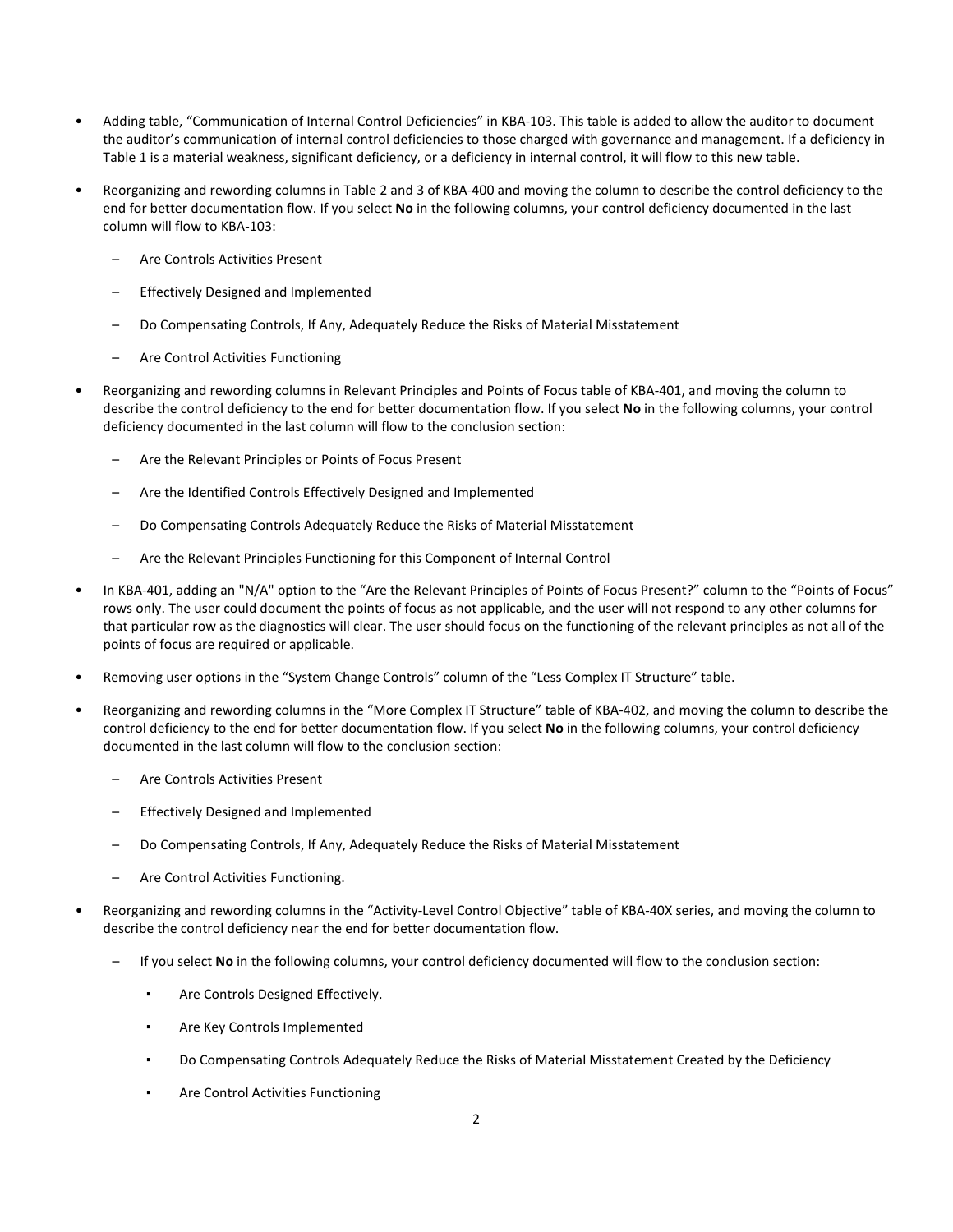- Also, if you select **Partially** in column, Are Controls Designed Effectively, the control deficiency documented will flow to the conclusion section.
- Adding the functionality to allow users to insert custom rows anywhere in the subprocess table in KBA-40X series.
- Adding appropriate "Segregation of Duties" control objectives to the KBA-40X Series.
- Removing flow in AID-601 on steps 9, 10, and 11 that flow to KBA-102. Flow will remain on other steps in this workpaper.
- Adding "We incorporated an element of unpredictability in designing further audit procedures as follows: (Describe) (See example in practice point above)" to "Management Override" Financial Statement Level Risk in the Planned Overall Response column of KBA-502.
- Pre-setting the "Control Risk" column in KBA-502 to "Max" if the user selects the Tailoring Questions, "Has the auditor been engaged to perform an integrated audit?" and "Does the auditor intend to test the operating effectiveness of internal controls over financial reporting?" as "No" in AUD-100.
- Adding rounding columns in AID-801 and KBA-301 word versions to match the excel versions of these workpapers.
- Adding two new columns in AID-201, Section I: Nature of Nonattest Services Provided table for user to document the firm and client personnel overseeing the nonattest services.
- Adding an "N/A" option in the step 12 table of AID-701, "Final Assessment of Control Risk" column.
- Removing steps in AUD-201 that are duplicated in AUD-101 and moving one step from AUD-201 to AUD-101.
- Adding a "Maximum" and "Slightly Below Maximum" option in AUD-701, planned control reliance column.
- Reorganizing and adding steps and tables in AUD-902 to accommodate new accounting standard SAS-132.
- Adding many new CORs, RPTs, and RESs as follows:
	- COR-910 Third-Party Support Letter.
	- COR-911 Request for Confirmation from Supporting Parties of Intent and Ability to Provide Financial Support.
	- RPT-0904 Unmodified Opinion: Emphasis-of-Matter Paragraph Related to Going-Concern Uncertainty (In Accordance with SAS-132).
	- RPT-1030A Unmodified Opinion: Report on an Audit Conducted in Accordance with both U.S. GAAS and the International Standards on Auditing of Financial Statements Prepared in Accordance with International Financial Reporting Standards (IFRS).
	- RPT-1056 Unmodified Report on a Review of Interim Financial Information: Emphasis-of-Matter Paragraph When a Going Concern Emphasis-of-Matter Paragraph Was Included in the Prior Year's Audit Report, and Conditions or Events Have Been Identified and Substantial Doubt Continues to Exist (In Accordance with SAS-132).
	- RPT-1057 Unmodified Report on a Review of Interim Financial Information: Emphasis-of-Matter Paragraph When a Going Concern Emphasis-of-Matter Paragraph Was Not Included in the Prior Year's Audit Report, and When Management Is Required under the Applicable Financial Reporting Framework to Include a Statement in the Notes to the Interim Financial Information That Conditions or Events Have Been Identified and Substantial Doubt Exists and Such Statement Is Included in the Notes to the Interim Financial Information (In Accordance with SAS-132).
	- RES-025 Variable Interest Entity Checklist.
	- RES-026 Going Concern Checklist.

[Click here](http://support.cch.com/updates/KnowledgeCoach/pdf/guides_tab/2018%20NFP%20Audits%20Title%20Overview%20for%20Knowledge%20Coach%20Users.pdf) for the 2018 Audits of Not-for-Profit Entities Title Overview for Knowledge Coach Users.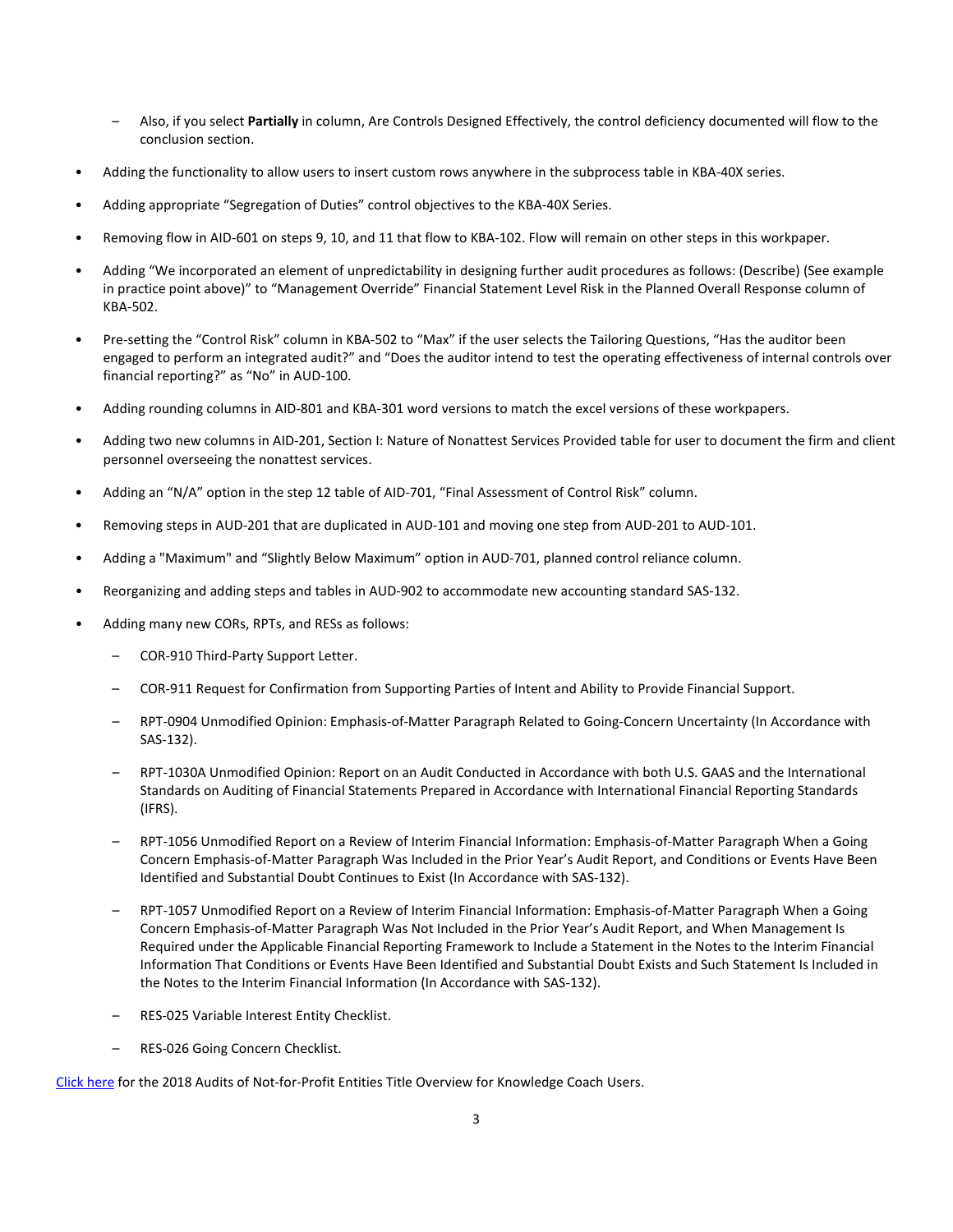In addition, forms and practice aids throughout have been updated to include new examples and tips, and where applicable, to take into account:

### **New literature, standards, and developments, reflected in the following current audit and accounting guidance:**

- SAS-132, The Auditor's Consideration of an Entity's Ability to Continue as a Going Concern
- Revised AICPA Code of Professional Conduct (Code) including ET Section 1.295, Nonattest Services
- FASB Accounting Standards Codification™ as of March 31, 2018, through Accounting Standards Update No. 2018-05

#### **Important Notes:**

- Make sure to save changes to workpapers before closing the workpaper or the binder to ensure data is correctly updated.
- If your Current Editor Knowledge Coach Microsoft® Word workpapers become read-only or crash, please do the following:
	- Keep the binder with the affected workpapers open.
	- Highlight the workpaper in the binder window and go to **Tools > Save Knowledge Coach Answers**.

#### **System Requirements**

- This title requires the 2017 Financial Statement Base Title. The 2017 Financial Statement Base title MUST be installed with one of the following versions of CCH® ProSystem *fx* ® Engagement and Knowledge Coach.
	- Engagement v7.5.100.1223 and Knowledge Coach v2.5.100.1224 available through the CCH ProSystem *fx* Engagement v7.5 and Knowledge Coach v2.5 August Update or later. To identify what version you are running, please go to the **Help > About** window within the application.
	- Engagement and Knowledge Coach v2017.1.3 or later.
- A minimum of 4GB of RAM is required for optimal performance when opening and navigating through Knowledge Coach workpapers.

#### **License Requirements**

This title requires the Knowledge-Based Audits of Not-for-Profit Entities license. Any user that does not have a license for this title will not be able to use Knowledge Coach functionality in workpapers.

For more information on how to update your licensing, view [How do I add or update CCH ProSystem fx Engagement](https://support.cch.com/kb/solution.aspx/sw3937) Licenses? on our website.

For more information on how to assign licenses, view [How do I assign Engagement Licenses?](https://support.cch.com/kb/solution.aspx/sw3943) on our website.

## **Download Instructions**

If you are planning to use this title on Engagement v7.5 and Knowledge Coach v2.5, ensure you apply ProSystem *fx* Engagement v7.5 and Knowledge Coach v2.5 August Update or later to all machines including Admin servers and terminal servers before installing the title. Review the August Updat[e release notes](https://support.cch.com/updates/Engagement/patch75/Engagement%20and%20KC%20July%202017%20Update%20Release%20Notes.pdf) for more information on deployment.

To download this title:

- 1. Navigate to the [Knowledge Coach Updates](http://support.cch.com/updates/KnowledgeCoach) section of the Engagement Support Website.
- 2. Select the Knowledge Coach Series. The series are arranged by title type, then industry.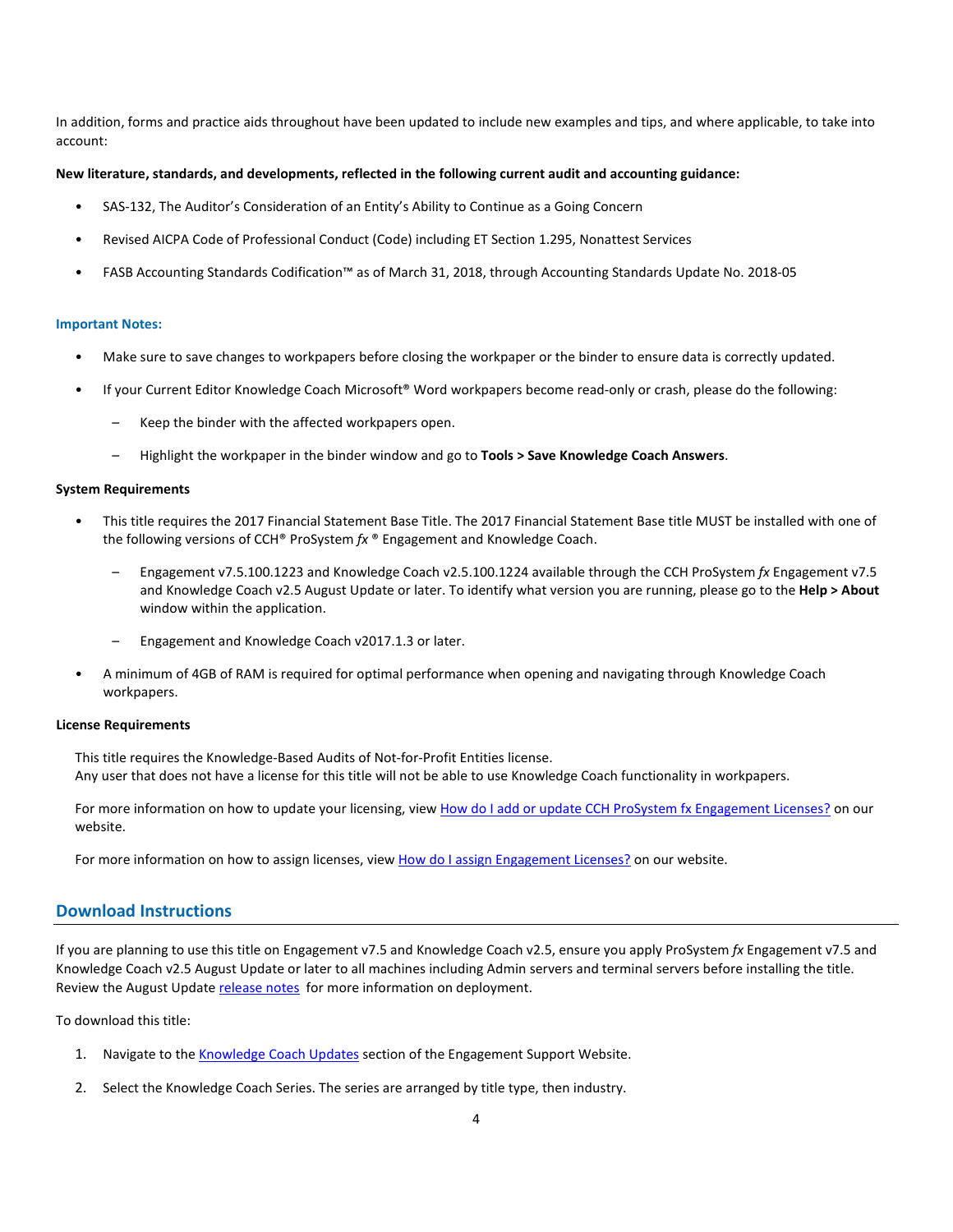3. Click on the Download File link next to the title you wish to download.

**Note**: On some occasions the content package file (.KCP) will download with the extension changed to .ZIP. If this occurs, please change the extension of the downloaded file to KCP using all capital letters.

You must install the 2017 Financial Statement Base title before installing the 2018 Knowledge Based Audits of Not-for-Profit Entities.

The Financial Statement Base title is also available on the **Knowledge Coach Update Website**.

The Knowledge Coach Content Package (KCP) download is a proprietary file that must be installed from within Engagement. Save this KCP file to a location on your local drive, and follow the Installation Instructions below.

# **Installation Instructions**

Once you have downloaded your Knowledge Coach title, you will need to add it to the list of titles within CCH ProSystem *fx* Engagement. The only additional system requirement is approximately 75MB of disk space to store your Knowledge Coach Program content files. Please refer to the Engagement with Knowledge Coach Release Notes for any other system requirements.

After downloading the 2018 Knowledge Based Audits of Not-for-Profit Entities, do the following:

- 1. Launch the Engagement Workpaper Management application so that the Local File Room is displayed. Select **Tools > Knowledge Coach Titles**.
- 2. The *Knowledge Coach Titles* window will be displayed.
- 3. Choose **Add Title**.
- 4. Browse to the title package file (\*.KCP) that you previously downloaded from the Knowledge Coach Support Web site.
- 5. Choose **Open**.
- 6. The system will display a progress indicator while the title package is added. You will receive a message that the title has been successfully installed once the process is complete.

To release a title:

- 1. Select one of the Knowledge Coach titles in the list that has been added but is not yet released.
- 2. Choose **Release Title**. The current date and time will be displayed in the Date released column, and the status will change to "Released."

**Note**: In the Engagement Admin module, add and assign a Knowledge Coach module and the applicable Knowledge Coach title license to staff before using the workpapers.

**Important**: Once the 2018 Knowledge-Based Audits of Not-for-Profit Entities title has been added and released, they will be automatically deployed to other staff members when they login to the "Office" location, or when they synchronize a binder that contains Knowledge Coach workpapers from this title.

**Please be advised:** Engagement v2017 or higher must be installed to use the upcoming 2018 Commercial title that will be released later this year. We will release an application update alongside 2018 Commercial which will allow 2018 Commercial and later titles to be installed on Engagement v2017 without having to upgrade to Engagement v2018.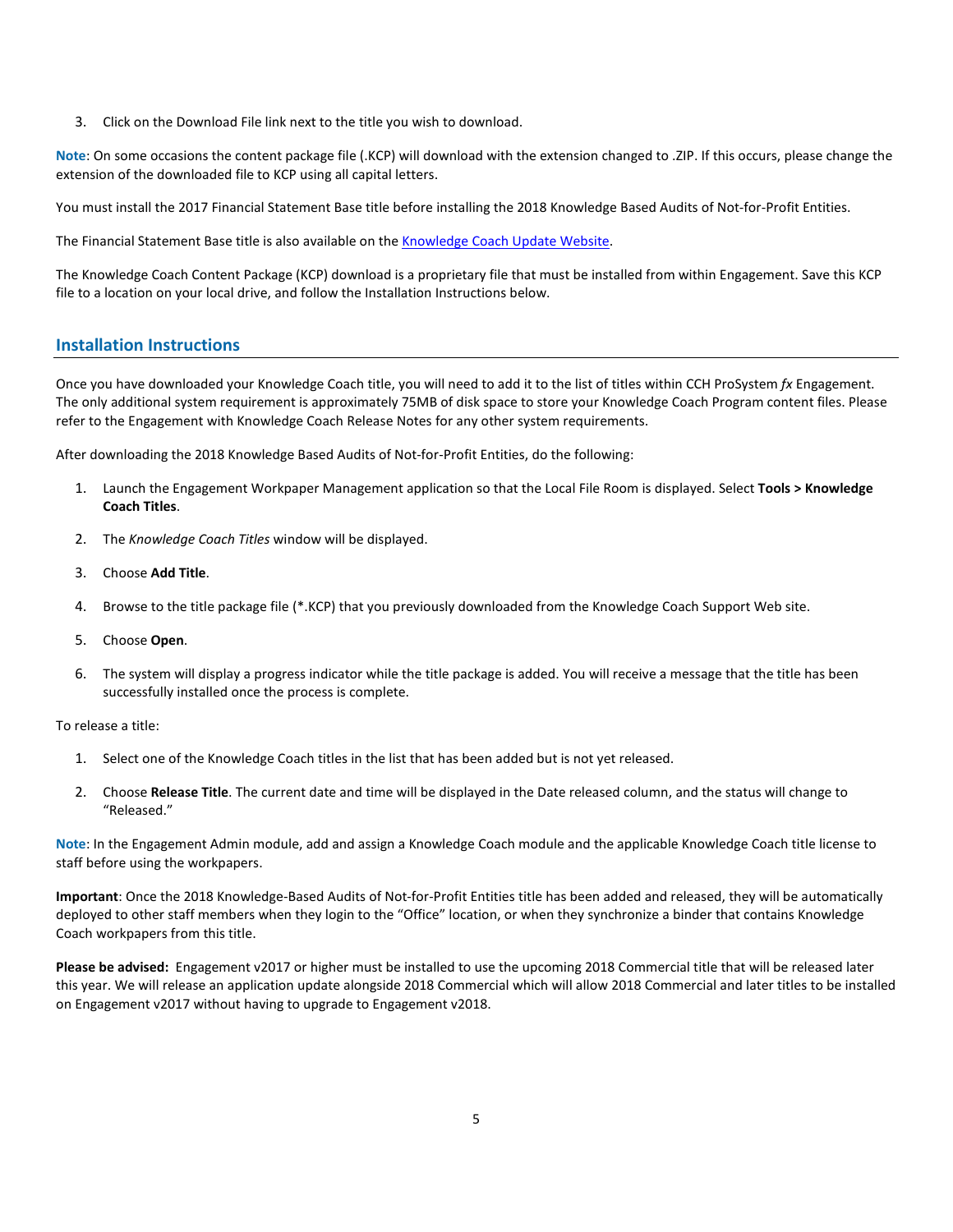# **Online Permission Key**

Permission key files may be downloaded from ou[r website](https://prosystemfxsupport.tax.cchgroup.com/permkey/download.aspx) or when adding or updating the new licenses within CCH ProSystem *fx* Engagement with Knowledge Coach v7.5 and higher. After updating the license file in the Engagement Admin module, licenses need to be assigned to the staff who will use 2018 Knowledge-Based Audits of Not-for-Profit Entities.

If you have not already established a Single Sign-on (SSO) account with Customer Service, we urge you to do so at this time.

# CCH® Accounting Research Manager®

CCH's Accounting Research Manager ("ARM") is the most comprehensive, up-to-date and objective online database of financial reporting literature. It includes all authoritative and proposed accounting, auditing, and SEC literature, plus independent, expert-written interpretive guidance.

Available on ARM, the Knowledge-Based Audits of Not-for-Profit Entities Guide helps you comply with the most recent professional standards and guidance for the conduct of audits of Not-for-Profits and to integrate the use of practice aids, tools, and other resources with its guidance. This publication supplements and complements the Knowledge-Based documents that are available in Knowledge Coach.

If you subscribe to an ARM library that includes Not-for-Profit Entities content, you can link directly to source material from Resources within Knowledge Coach documents. These links have been updated to refer to the accounting standards under the FASB Accounting Standards Codifications. Also, if you subscribe to the Knowledge-Based Audits of Not-for-Profit Entities Guide on ARM, you can take advantage of references to the guide material from within the Knowledge Coach documents.

With Accounting Research Manager, you maximize the efficiency of your research time, while enhancing your results. Learn more about our content, our experts, and how you can request your free trial by visiting the [Accounting Research Manager website.](http://www.accountingresearchmanager.com/) You can also access the Accounting Research Manager Web site by selecting **Engagement > Binder Window > Shortcuts Bar > Guidance tab**.

# Using Your Knowledge Coach Content

To use your Knowledge Coach Workpaper Templates, do the following:

- 1. Open a binder in Engagement.
- 2. Select the workpaper tab into which you would like to insert the workpaper.
- 3. Select **New Knowledge Coach Workpaper** from the toolbar or File menu.
- 4. The *New Knowledge Coach Workpaper* dialog appears (Figure 1).
- 5. Select the **New Knowledge Coach Title** with the content you would like to use. You can only select titles you have installed. The information displayed changes to reflect the workpaper organization available for the selected title.
- 6. Select the **Knowledge Coach Workpapers** to insert into your binder and click **OK**.
- 7. In the *Selected Workpaper Properties* dialog, each workpaper name is automatically loaded into the Name field. Add a **workpaper index** in the Index field and make any Name modifications you desire. You can also modify the tab location or the roll forward settings for each workpaper.
- 8. Click **OK**. The integrated Knowledge Coach workpaper is now inserted into your engagement binder.

**Note:** For more information on how to use Knowledge Coach workpapers in your binder, see the Knowledge Coach User Guide.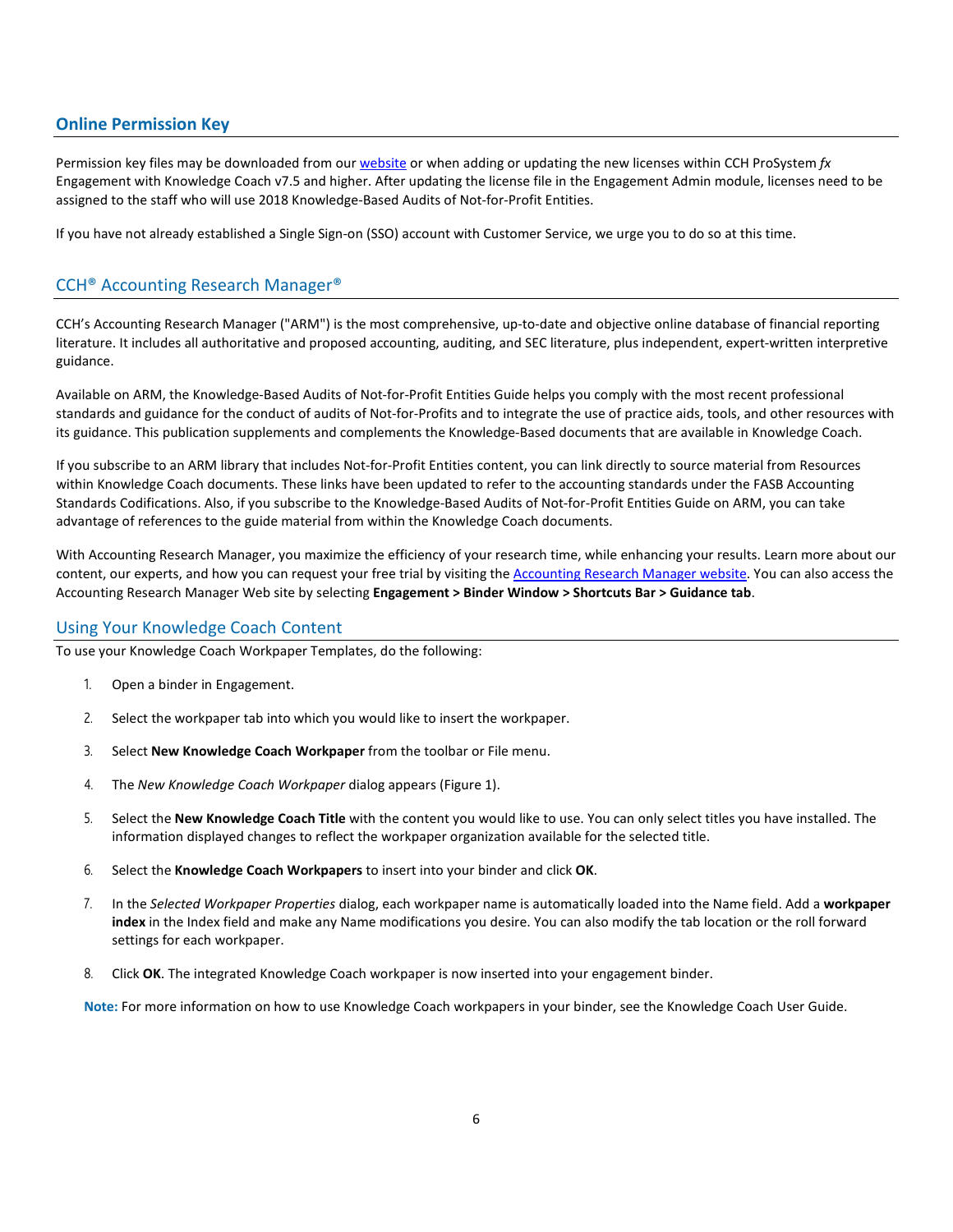| New Knowledge Coach Workpaper                             |                                                                                                                                                                                                                                                                                                                                                                                                                                                                                                                                                                            | ×                                                                                                            |
|-----------------------------------------------------------|----------------------------------------------------------------------------------------------------------------------------------------------------------------------------------------------------------------------------------------------------------------------------------------------------------------------------------------------------------------------------------------------------------------------------------------------------------------------------------------------------------------------------------------------------------------------------|--------------------------------------------------------------------------------------------------------------|
| Industry title selection                                  | Workpaper selection                                                                                                                                                                                                                                                                                                                                                                                                                                                                                                                                                        |                                                                                                              |
| $\leftarrow$ $\alpha$                                     | ∣Q                                                                                                                                                                                                                                                                                                                                                                                                                                                                                                                                                                         | +ŧ<br>-8                                                                                                     |
| 2018 KBA Not-for-Profits Audits<br>$\,<$<br>$\rightarrow$ | Add independent workpapers without foundation workpapers<br>000-Resources<br>⊞…⊡<br>100-The Communications Hub<br>面一<br>200-Pre-Engagement Procedures<br>画「<br>300-Risk Assessment-Understanding the Entity & Environment<br>面示<br>400-Risk Assessment-Design of Internal Controls<br>画画<br>500-Assessing Risk of Material Misstatement<br>面板<br>600-Audit Procedures-Response to Assessed Risks<br>面板<br>700-Audit Procedures-Tests of Internal Controls<br>面一<br>800-Audit Procedures-Substantive Tests<br>面一<br>面口<br>900-Evaluating, Concluding & Reporting Procedures | Details of selected workpaper<br>Highlight a workpaper or select<br>a workpaper check box to see<br>details. |
|                                                           | OK                                                                                                                                                                                                                                                                                                                                                                                                                                                                                                                                                                         | <b>Help</b><br>Cancel                                                                                        |

Figure 1 - New Knowledge Coach Workpaper

# **Additional Information on Knowledge Coach and the KBA Methodology**

# **Knowledge-Based Audit (KBA) Methodology**

Allows the results of one set of procedures to become the input for the next. The key components of the KBA methodology include:

- An Overview that guides auditors through the methodology;
- Knowledge-Based Audit documents, integral to the risk assessment and overall audit processes, which contain steps and procedures required by U.S. GAAS, GAGAS, and OMB Circular A-133 when applicable;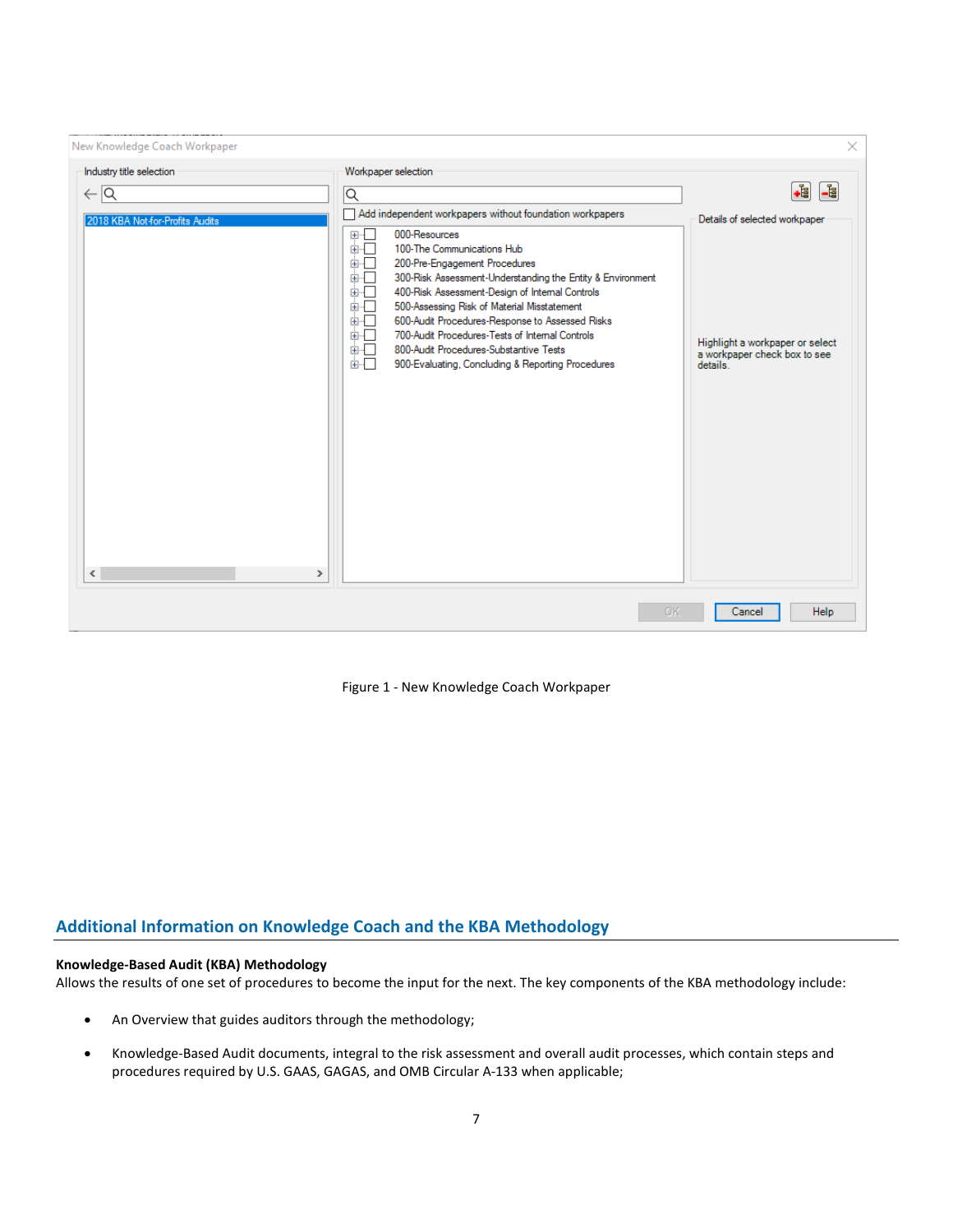- Customizable Audit Programs that take auditors through related steps and procedures;
- Practice Aids to help auditors complete steps or processes outlined in the Knowledge-Based Audit documents and Audit Programs;
- Auditor's Reports that provide a variety of sample auditor's opinions on audited financial statements; and
- Correspondence documents that provide sample letters to be used to comply with U.S. GAAS, GAGAS, and OMB Circular A-133 requirements and in many other common situations.
- The AICPA's Auditing Standards Board's (ASB) Risk Assessment Standards The practice aids and tools in the 2018 Knowledge-Based Audits of Not-for-Profit Entities are designed around the AICPA's risk assessment and clarified standards to assist auditors of not-for-profit entities by:
	- Facilitating compliance with GAAS, GAGAS, and OMB Circular A-133;
	- Encouraging more effective audits through tailored audit programs and comprehensive practice aids;
	- Helping auditors to focus on and respond to identified audit risks; and
	- Enhancing audit documentation.

### **CCH® ProSystem** *fx***® Knowledge Coach**

Knowledge Coach functionality allows auditors to use the Knowledge-Based-Audit methodology more efficiently by eliminating the need for duplicate entry of the same information, tailoring audit documentation to each particular engagement, and documenting the link between risks identified and procedures performed. AUD-100 Tailoring Question is a document in Knowledge Coach that presents engagement-level questions designed to aid in tailoring the engagement documentation to fit each client. Completing the questions helps the auditor avoid duplication and unnecessary workpapers.

**Note:** Before you begin your audit, please review the guidance in AUD-101 Overall Audit Program. This workpaper is intended to be your road map through a Knowledge-Based Audit methodology. You should start your audit with AUD-100 Tailoring Question Workpaper and AUD-101 Overall Audit Program.

### • **Risks**

Can be captured via the Risk Summary task pane from any Knowledge Coach workpaper by the current editor of KBA-502 Summary of Risk Assessments. This allows the user to continuously assess risks during the engagement. Several workpapers prompt the consideration of the presence of risks, but the Risk Summary task pane must be used to document those risks. All documented risks flow to the Risk Summary. To ensure risks show in findings tables, make sure to check the **workpaper identified** in field of the Risk pane.

# • **Information Flow**

Helps cut down on the time spent duplicating information across forms. In addition, the flow of consistent information ensures that information and updates to information are not missed between workpapers. Drill-down functionality helps the user navigate quickly to the source of the information, aiding in the review of the audit file.

# • **Diagnostics**

Help keep track of unresolved issues like unanswered questions, incomplete risks, program steps not linked to risks or relevant assertions, missing workpaper, and more.

# • **Links to Accounting Research Manager (ARM)**

If you subscribe to an ARM library that includes audit content, you can link directly to source material from Resources within Knowledge Coach workpapers. These links have been updated to reference to the accounting standards under the FASB Accounting Standards Codifications and the auditing standards issued by the AICPA. Also, if you subscribe to the Knowledge-Based Audits of Not-for-Profits Guide on ARM, you can take advantage of links to the audit guide material from within the Knowledge Coach documents.